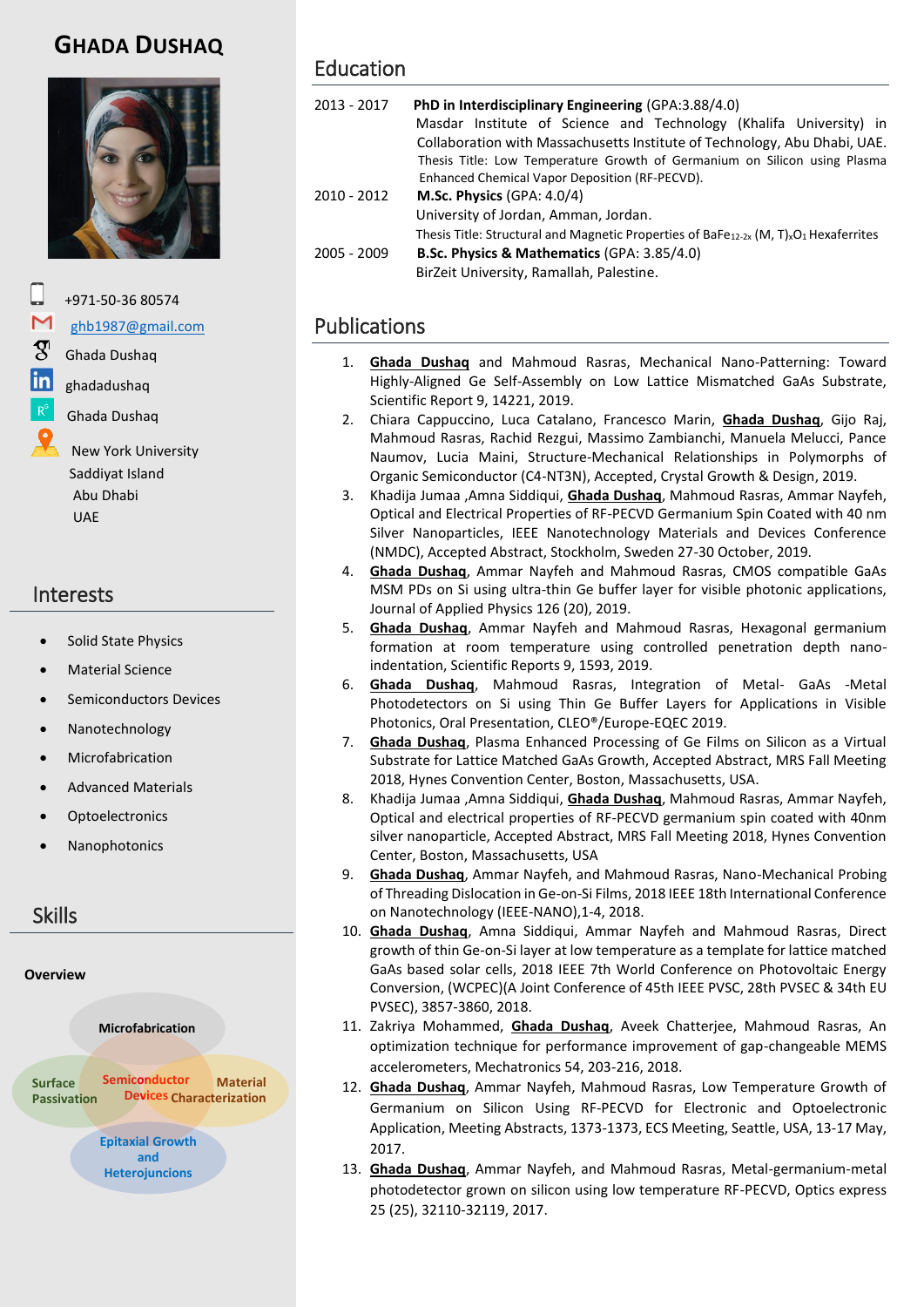### **Demographics**

- **DOB**: 23/10/87
- **Gender**: Female
- **Nationality**: Jordanian
- **Marital Status**: Single

### Languages

- Arabic (Native)
- English (Fluent)

### Programs

- Microsoft office
- Matlab
- Origin
- TCAD
- Lumerical
- COMSOL Multiphysics,
- L-Edit
- C/C++
- 14. **Ghada Dushaq**, Ammar Nayfeh, Mahmoud Rasras, Passivation of Ge/high-κ interface using RF Plasma nitridation, Semiconductor Science and Technology 33 (1), 015003, 2017.
- 15. Sabina Abdul Hadi, **Ghada Dushaq**, Ammar Nayfeh, Effect of atomic layer deposited Al2O3: ZnO alloys on thin-film silicon photovoltaic devices, Journal of Applied Physics 122 (24), 245103, 2017.
- 16. **Ghada Dushaq**, Mahmoud Rasras, Ammar Nayfeh, Germanium MOS capacitors grown on Silicon using low temperature RF-PECVD, Journal of Physics d: Applied Physics. 50 (40), 2017.
- 17. **Ghada Dushaq**, Mahmoud Rasras, and Ammar Nayfeh, Low temperature deposition of germanium on silicon using radio frequency plasma enhanced chemical vapor deposition, Thin Solid Films, 636, 585–592, 2017.
- 18. **Ghada Dushaq**, Mahmoud Rasras, Ammar Nayfeh, Characteristic of germanium metal-oxide-semiconductor capacitors directly integrated on silicon using lowtemperature process, PM01, MRS Fall Meeting, Boston, Massachusetts, November 26 - December 1, 2017.
- 19. **Ghada Dushaq**, Ammar Nayfeh, Mahmoud Rasras, Germanium metalsemiconductor-metal photodetectors grown on silicon using low temperature RF-PECVD, Frontiers in Optics/Laser Science Conference (FiO/LS), Washington D.C., 2017.
- 20. **Ghada Dushaq**, Ammar Nayfeh, Mahmoud Rasras, Tuning the optical properties of RF-PECVD grown µc-Si:H thin films using different hydrogen flow rate, Super-lattices and semiconductor 107, 172-177, 2017.
- 21. **Ghada Dushaq**, Mahmoud Rasras, Ammar Nayfeh, Hydrogen-Induced crystallization of germanium films at low temperature using RF-PECVD reactor, ECS transaction, 77 (5), 213-217, 2017.
- 22. **Ghada Dushaq**, Mahmoud Rasras, Ammar Nayfeh, A study of the interface quality of Ge-based MOS capacitors using RF plasma nitration , Oral Presentation UAEGSRC'17, Abu Dhabi, UAE, March 20-21, 2017.
- 23. **Ghada Dushaq**, Mahmoud Rasras, Ammar Nayfeh, "Low temperature Ge surface passivation formed using in-situ NH3/N<sup>2</sup> PECVD nitration for high quality Ge-MOS capacitors, Frontiers in Theoretical and Applied Physics Conference, UAE 2017 AUS,UAE, Feb 22 - Feb 25, 2017.
- 24. **Ghada Dushaq**, Mahmoud Rasras, Ammar Nayfeh, "Low temperature germanium surface passivation formed using in situ NH3/N<sup>2</sup> PECVD nitration for high quality Ge-MOS capacitors," Material research Society, Spring Meeting, Phoenix, Arizona, USA,2017
- 25. **Ghada Dushaq**, Mahmoud Rasras, Ammar Nayfeh, Distribution and coverage of 40nm gold nano-particles on aluminum and hafnium oxide using electrophoreses method using MOS structures, Material research Bulletin, 86, 302-307, 2017.
- 26. Zakriya Mohammed, **Ghada Dushaq**, Aveek Chatterjee, Mahmoud Rasras, Bi-axial highly sensitive±5g polysilicon based differential capacitive accelerometer, 2016 17th International Conference on Thermal, Mechanical and Multi-Physics Simulation and Experiments in Microelectronics and Microsystems (EuroSimE), 1-5, 2016.
- 27. **Ghada Dushaq**, Mahmoud Rasras, Ammar Nayfeh, Impact of N<sub>2</sub>O/NH<sub>3</sub>/N<sub>2</sub> gas mixture on the interface quality of germanium MOS capacitors, ECS Transactions, 75(8), 661-666, 2016.
- 28. **Ghada Dushaq**, Ammar Nayfeh, Mahmoud Rasras, Tailoring the optical properties of boron doped μc-Si:H thin films by changing the SiH4/H<sup>2</sup> ratio using RF-PECVD process, FTu3F.2, Frontiers in Optics / Laser Science, Rochester, New York, US, 17-21 Oct, 2016.
- 29. **Ghada Dushaq**, Nazek Al-Etab, Mahmoud Rasras, Ammar Nayfeh, A study of electrical and optical properties of boron-doped amorphous silicon deposited by RF-PECVD with different B2H6/H2 flow rates, ECS Transaction, 72 (2), 301-304, 2016.
- 30. **Ghada Dushaq**, Mahmoud Rasras, Ammar Nayfeh, Structural and electrical properties of (MOS) structures prepared by electrophoreses deposition of gold nanoparticles on aluminum/ hafnium oxides, Oral Presentation UAEGSRC'16, Al Ain, UAE, April 27-28, 2016.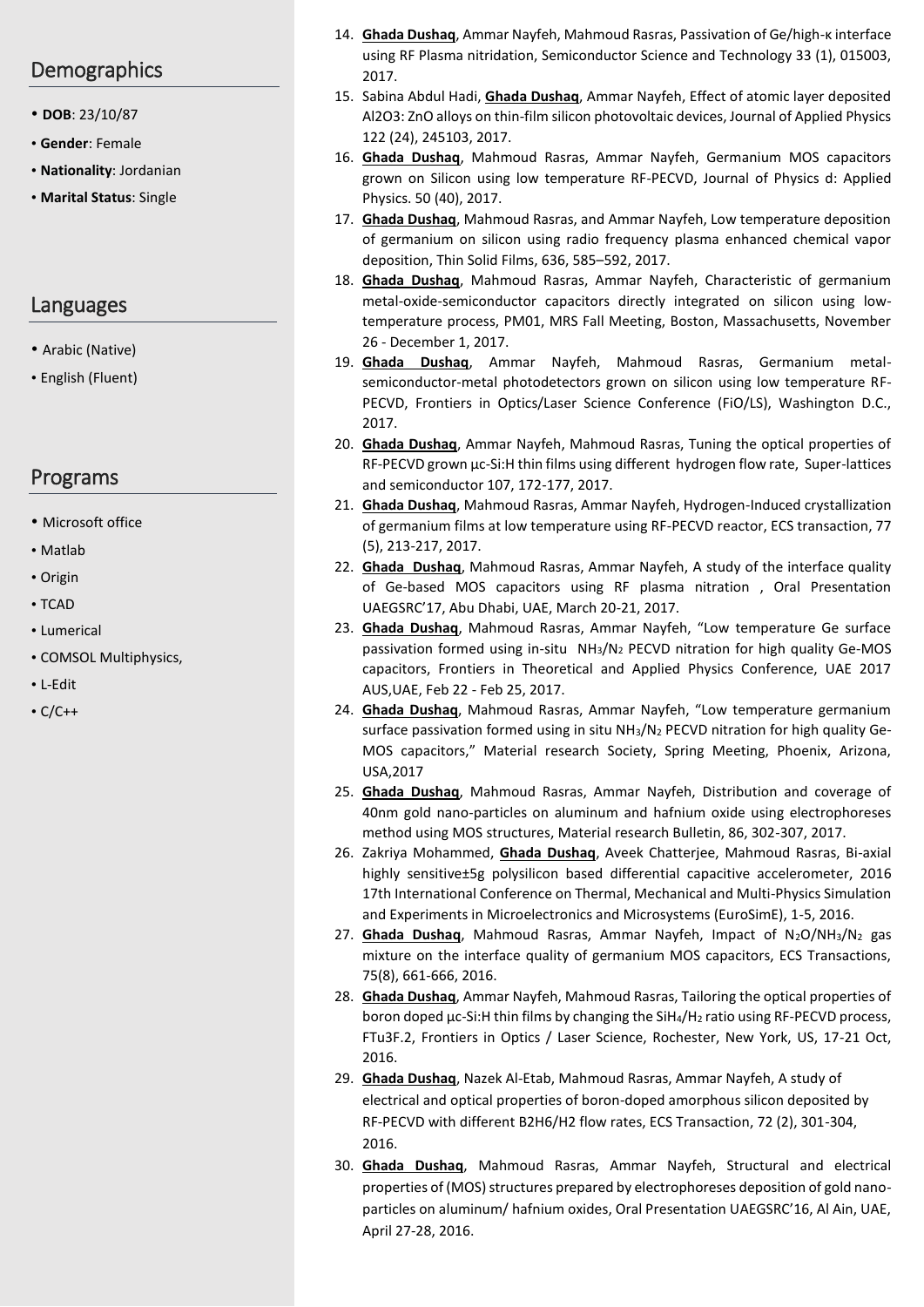### References

 *Professor Mahmoud Rasras* (PhD Advisor)

Electrical and Computer Engineering, Engineering Division, New York University, Abu Dhabi, UAE E-mail: [mrasras@nyu.edu](mailto:mrasras@nyu.edu)

> *Professor Ammar Nayfeh*  (PhD Co-Advisor)

Department of Electrical Engineering and Computer Science (EECS), A Part of Khalifa University of Science and Technology, Abu Dhabi, UAE

E-mail: [anayfeh@masdar.ac.ae](mailto:anayfeh@masdar.ac.ae)

 *Professor Krishna C. Saraswat* (RSC Member)

Electrical Engineering, Stanford University, CA, USA

E-mail[: saraswat@stanford.edu](mailto:saraswat@stanford.edu)

 *Professor Sami Mahmood*  (MSc Advisor)

Department of Physics, University of Jordan, Amman, Jordan.

E-mail[: s.mahmood@ju.edu.jo](mailto:s.mahmood@ju.edu.jo) 

- 31. **Ghada Dushaq**, T Muluget, Mahmoud Rasras, Micro-opto-mechanical disk for inertia sensing, Photonic Sensors 6 (1), 78-84, 2016.
- 32. **Ghada Dushaq**, Mahmoud Rasras, Ammar Nayfeh, Electrical and optical characterization of Si1-xGex layers grown by RF-PECVD, Material Research Society, Spring Meeting, Phenix, Arizona ,EP.11.6.06, 2016.
- 33. Muhaira S. Al Eghfeli, **Ghada H. Dushaq**, Farsad I.Chowdhury, Hiba Riaz, Nawal Aqab, Nazek El-Atab and Ammar Nayfeh, Electrical characterization of ZnO/Al2O3 alloy growth using atomic layer deposition, MRS Fall Meeting, NN10.15, Boston, USA, 2015.
- 34. **Ghada Dushaq**, Tadesse Mulugeta, Mahmoud Rasras, A Hybrid Opto-Mechanical Micro-Disk Inertia Sensor, Frontiers in Optics, FTu5C. 2, San Jose, USA, 2015.
- 35. **Ghada Dushaq**, Amro Alkhatib, Mahmoud Rasras, Ammar Nayfeh, Structural characterization of electric-field assisted dip-coating of gold nanoparticles on silicon, AIP Advances 5 (9), 097181, 2015.
- 36. Sami H Mahmood, **Ghada H Dushaq**, Ibrahim Bsoul, Mufeed Awawdeh, Hassan K Juwhari, Bashar I Lahlouh, Murad A AlDamen, Magnetic properties and hyperfine interactions in M-type BaFe12-2xMoxZnxO19 hexaferrites, Journal of Applied Mathematics and Physics 2 (05), 7712, 2014.
- 37. Sami Mahmood, **Ghada Dushaq**, Ibrahim Bsoul, Mufeed Awawdeh, Hassan Juwhari, Bashar Lahlouh, Murad Al-Damen, Magnetic properties and hyperfine interactions in M-type BaFe12-xMoxZnxO19 hexaferrites, 2014 Spring World Congress on Engineering and Technology (SCET 2014), Shanghai, China,16-18 April, 2014.
- 38. **Ghada Dushaq**, Sami Mahmood, Ibrahim Bsoul, Hassan Juwhari, Bashar Lahlouh, Murad Al-Damen, Effects of molybdenum concentration and valence state on the structural and magnetic properties of BaFe11.6MoxZn0.4−xO19 hexaferrites, Acta Metallurgica Sinica (English Letters) 26 (5), 509-516, 14, 2013.
- 39. Invited paper: **Ghada Dushaq** and Mahmoud Rasras, Micro-opto-mechanical disk for inertia sensing, Thriving to Change the Research Cycle in Photonics Technology, 4th International Conference on Photonics, Berlin, Germany July 28-29, 2016.
- 40. Invited Paper: **Ghada Dushaq**, and Mahmoud Rasras, Heteroepitaxial Growth of Ge on Si using RF- PECVD, European Thin Films & Coating Materials Technology Congress, 3-6, Stockholm, Sweden, Sep 2018.

#### *Patent*

• Mahmoud Rasras, **Ghada Dushaq**, Micro-Opto-Mechanical Disk for Inertia Sensing, patent filed application, 2016.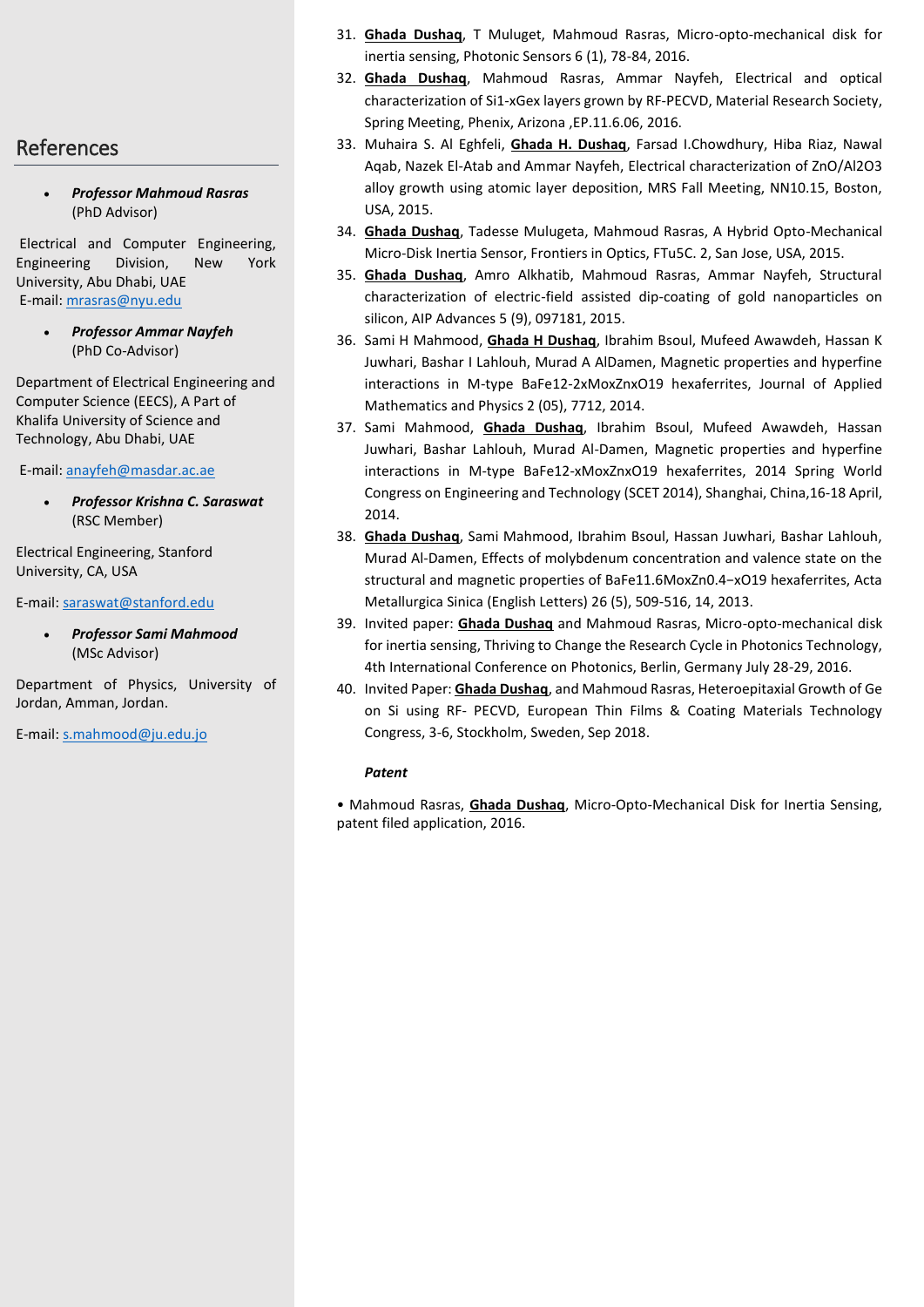## Research Details

#### *Ongoing Projects*

- Light Source Integration Approaches for Silicon Photonics.
- Fabrication of quantum dots using complete physical approach.
- Strain Engineering of 2D materials for visible photonic application.
- Organic single crystals for high-speed circuit operation.

*Ph.D. Dissertation*: Low Temperature Growth of Germanium on Silicon using Plasma Enhanced Chemical Vapor Deposition (RF-PECVD).

- Growth of Germanium on Silicon using RF-PECVD.
- Structural, optical and electrical characterization of Ge-on-Si.
- Growth of Ge on quartz at low temperature and its characterization.
- Surface passivation techniques (plasma nitration) of bulk Ge.
- Fabrication and characterization of Metal-Oxide-Semiconductor capacitors on bulk Ge using plasma nitration.
- Fabrication and characterization of Ge-on-Si Metal Oxide-Semiconductor capacitors.
- Fabrication and characterization of Ge-on-Si Metal-Semiconductor-Metal photodetector.

*M.Sc. Dissertation:* Structural and Magnetic Properties of BaFe<sub>12-2x</sub>(M,T)<sub>x</sub>O<sub>19</sub> Hexaferrites

 Modification of the properties of substituted BaM hexaferrites prepared by chemical and physical methods.

#### *Other Research Projects:*

- Designing Micro-opto-mechanical structures for inertia sensing.
- Tailoring the optical properties of boron doped μc-Si:H thin films by changing the SiH4/H<sup>2</sup> ratio using RF-PECVD process.
- Structural characterization of electric-field assisted dip-coating of gold nanoparticles on silicon, aluminum oxide, and hafnium oxide.
- Electrical and optical characterization of ZnO/Al2O<sup>3</sup> alloy growth using atomic layer deposition.

## Work Experience (Academia)

| Post-Doctoral associate at New York University, Abu Dhabi, UAE.            |
|----------------------------------------------------------------------------|
| Teaching assistant at Masdar Institute of Science and technology, Abu      |
| Dhabi, UAE.                                                                |
| Lecturer at physics department at Birzeit University, Ramallah, Palestine. |
|                                                                            |

## Teaching Experience

#### *Undergraduate courses:*

- Fundamental of physics 1: Newton's laws of motion and their applications; mechanical conservation laws; motion of rigid bodies; fluid mechanics, oscillations and the law of universal gravitation.
- Fundamental of physics lab 1: Survey of basic laboratory techniques and methods; taking measurements, data evaluation and report writing with application to selected experiments in mechanics, heat, optics and electricity.
- Fundamental of physics 2: Electrostatics; Magnetic field and induction; direct and alternating current circuits; dielectrics; magnetic materials; Introduction to Maxwell's equations and electromagnetic waves and geometrical optics.
- Fundamental of physics 2 lab: Experiments in electricity and magnetism including electrostatics, magneto-statics, DC and AC circuits and applied electric circuits.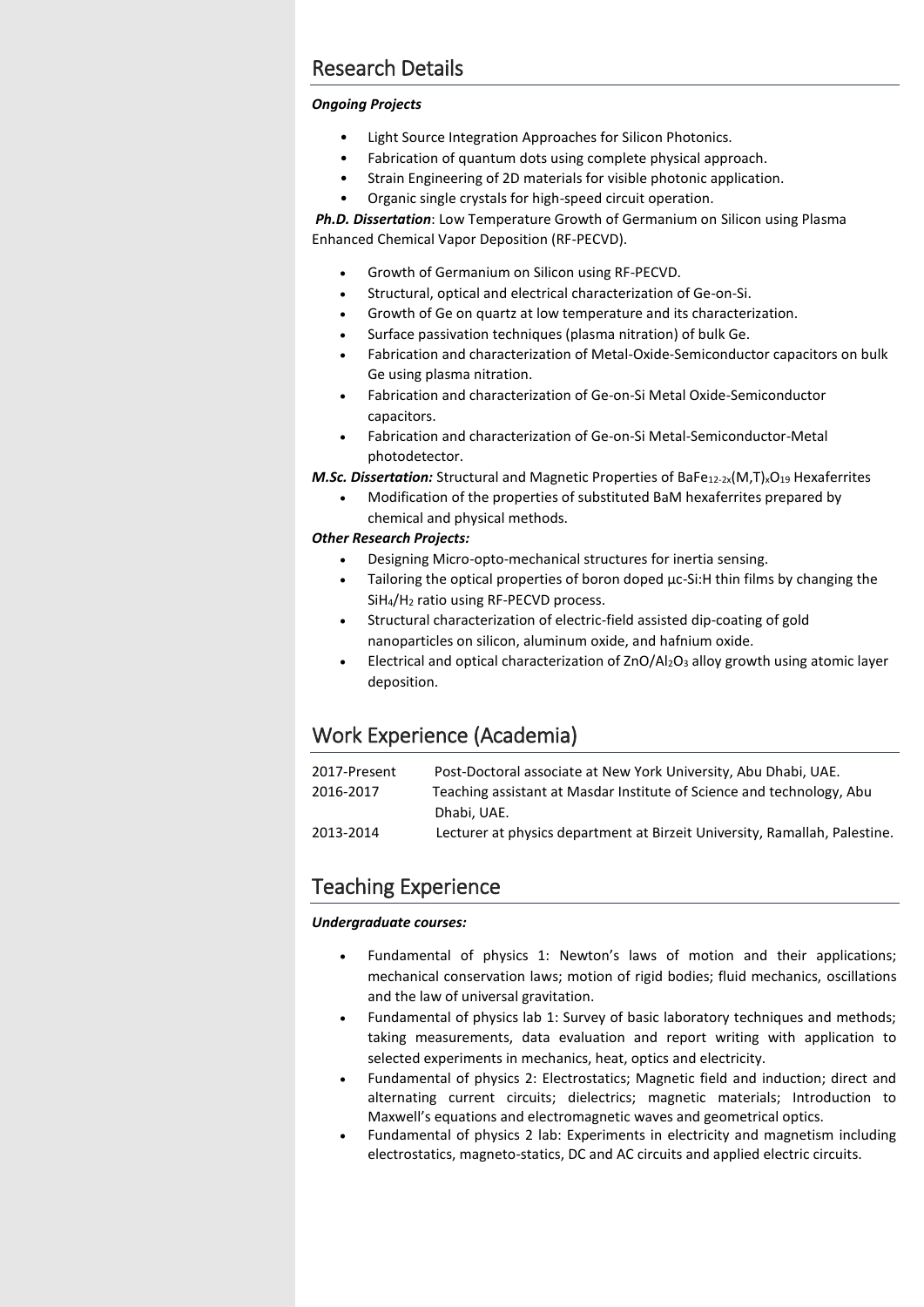#### *Graduate courses (Teaching Assistant):*

- Integrated microelectronics: semiconductor fundamentals, p-n junction, metaloxide semiconductor structure, metal-semiconductor junction, MOS field-effect transistor, bipolar junction transistor and basics of optoelectronic devices. Emphasis on physical understanding of device operation through energy band diagrams. Issues in modern device scaling outlined.
- Physics of solar cells: Physics of semiconductors in photovoltaic devices ( PN, PIN junction, electron hole generation, thin film solar cell), physical models of solar cell operation, characteristic and design of common types of solar cell, material intrinsic properties (optical, electrical) and tuning them, approaches to increasing solar cell efficiency, solar cell complete fabrication and performance characterization.

## Technical Skills

- **Micro fabrication and material characterization techniques**: Ultra High Vacuum Systems (UHVS), Scanning Electron Microscopy (SEM), X-ray Diffraction (XRD), Mössbauer Spectroscopy, Magnetometry (VSM), Elemental Analyses (EDS). Atomic Layer Deposition (ALD), Plasma Enhanced Chemical Vapor Deposition (PECVD), Lithography & Photolithography, Nanoindentation, nanoscribe, Physical Vapor Deposition (PVD), Dry etching using RIE and DRIE process, wet processing for sample cleaning and etching, Atomic Force Microscopy (AFM), UV-VIS-INR Spectrophotometer, Variable Angle Ellipsometery, Hall Measurements, Focused Ion Beam (FIB), Transmission Electron Microscopy (TEM), TEM sample preparation using FIB, XPS, Raman Spectroscopy, Near Field Scanning Optical Microscopy (SNOM), Photoluminescent (PL), Fourier transform Infrared spectroscopy (FT-IR), IV& CV electrical tracing.
- **Materials**: Semiconductor Thin Films (Germanium, Amorphous and Crystalline Silicon, Zinc Oxide, Hafnium oxide, Aluminum oxide, Silicon nitride, Silicon oxynitride, Silicon Germanium, Germanium oxynitride, Germanium oxide), Nanoscale Fine Particle Systems (Gold Nano Particles), Magnetic Materials (Barium Hexaferrites), Organic Crystals, Perovskite, 2D Materials.
- **Devices**: Transistors (Thin Film Transistor (TFT), Metal Oxide Field Effect Transistor (MOFET)), Memory Devices, Micro-Opto- Electro- Mechanical Systems (Inertia Sensor), Photodetectors (MSM, PIN, PN), Metal Oxide Semiconductor Capacitors (MOSCAP), Solar cells.

## Honor &Awards

- Honor Role for Eight Semesters, 2005-2009, BirZeit University, Ramallah, Palestine.
- Musa Naser Financial Awards for Distinguished Physics Students, 2005-2009, BirZeit University, Ramallah, Palestine.
- Innovation and Distinction Honor List, 2012, University of Jordan, Amman, Jordan.
- Post-Doctoral Conference and Travel Award, New York University Abu Dhabi, 2018
- International Association of Advanced Material (IAAM) Scientist Medal for the year of 2018, Stockholm, Sweden.